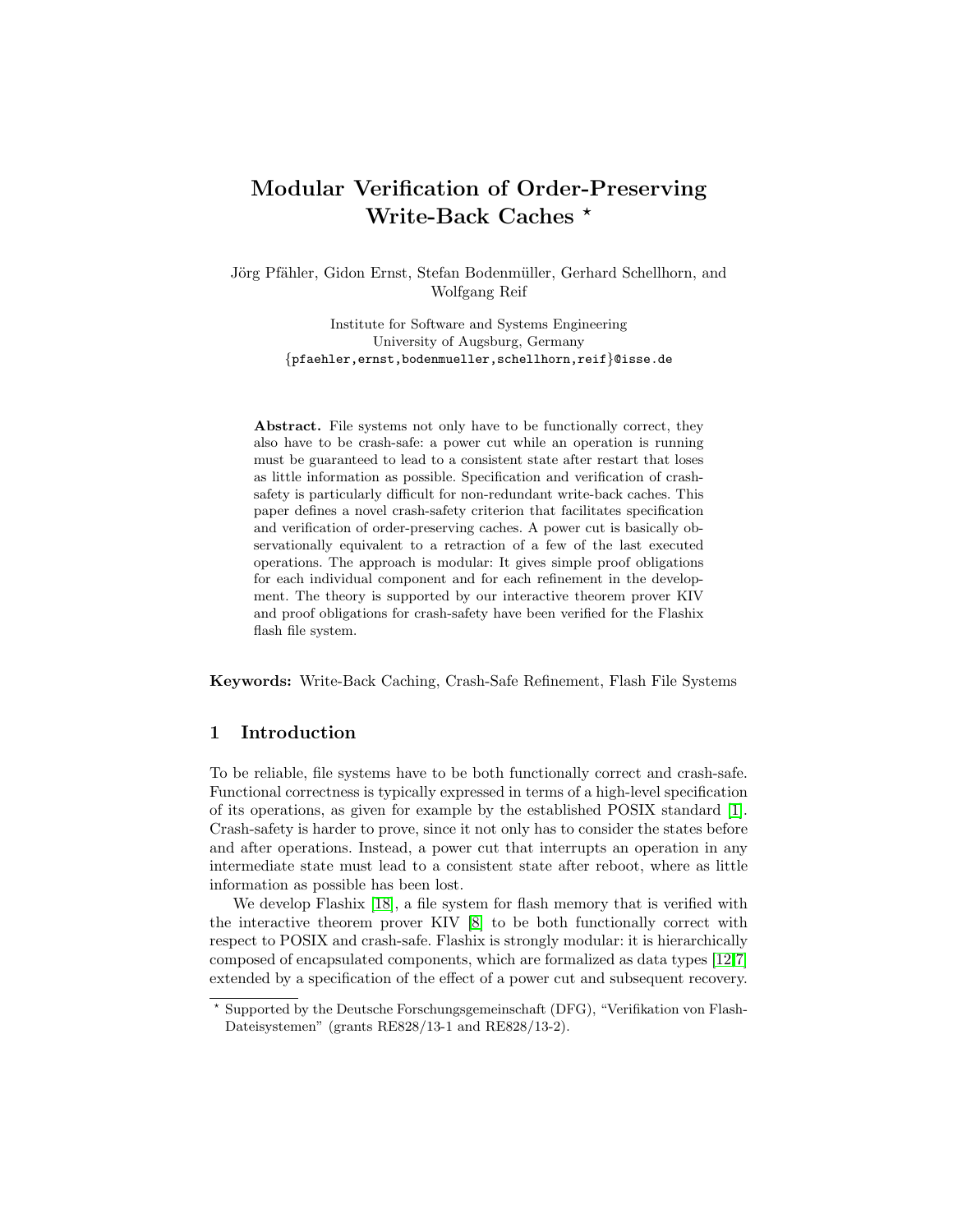Verifying crash-safety is critically affected by caching mechanisms employed by the implementation, as data structures in main memory are lost upon a power cut. Caches can be classified into write-through and write-back caches. The former can be reconstructed from persistent memory and are therefore fully redundant. Crash-safety is expressible by stating that the recovery operation restores the state from before the power cut. Losing a write-through cache due to a power cut is invisible to its clients (components that use the cache).

Write-back caches, on the other hand, lead to actual loss of data in the event of a power cut. The crash-safety of their clients then depends heavily on the exact nature of the data lost. Therefore the specification of the crash-safety of the cache needs to be propagated upwards through the component hierarchy.

Flashix is a log-structured file system. The log component appends log entries by using a write-back cache. It defers writes until the size of a page or sector is reached. This cache is *order-preserving*, i.e. the write operations to the storage device are in the same order as the writes to the cache. In our experience (Sec. [2](#page-1-0) and [\[9\]](#page-14-4)) if crash-safety is expressed as a state-based property, i.e. as a relation between the state before and after the power cut, it needs to be expressed on every level of abstraction, which complicates verification significantly.

The contribution of this paper is threefold. We propose a new correctness criterion for order-preserving caches called *quasi sequentially crash consistent*<sup>[1](#page-1-1)</sup>. A storage system satisfies this criterion if a power cut takes the system's state backwards in time by retracting several system operations in order and by reexecuting the earliest retracted operation. Secondly, we embed this operationsbased property into the semantics of components (Sec. [3\)](#page-4-0). This allows us to propagate it over component hierarchies implicitly via refinement (Sec. [4\)](#page-5-0). The notion of refinement defined allows for substitution (Sec. [5\)](#page-9-0). Sec. [6](#page-10-0) shows that in practice considering the initial and final state of an operations execution is sufficient for the verification of crash-safety. Finally, we implemented support for the proof obligations of the theory in our interactive theorem prover KIV [\[8\]](#page-14-1) and applied it to the Flashix file system. All models, proofs and the executable code are available online.[2](#page-1-2)

# <span id="page-1-0"></span>2 Motivation

The formal development of a software system usually starts with a specification of its desired behavior and properties, e.g. POSIX in the case of a file system. The implementation then comprises a hierarchy of components, stacked as indicated by Fig. [1,](#page-1-3) i.e., each implementation refines (dotted lines) a specification  $Spec_i$ . It

<span id="page-1-3"></span>

Fig. 1: Refinement

is a client of  $( \neg \textcircled{\textcircled{\textcirc}} )$  an abstraction of one or more subcomponents  $Spec_{i-1}$ . Either  $Spec_{i-1}$  is refined further or serves as a specification for external components, e.g.

<span id="page-1-1"></span> $1$  The classification of Bornholt et al. [\[3\]](#page-13-1) defines sequential crash consistency.

<span id="page-1-2"></span> $^2$  <http://www.isse.de/flashix>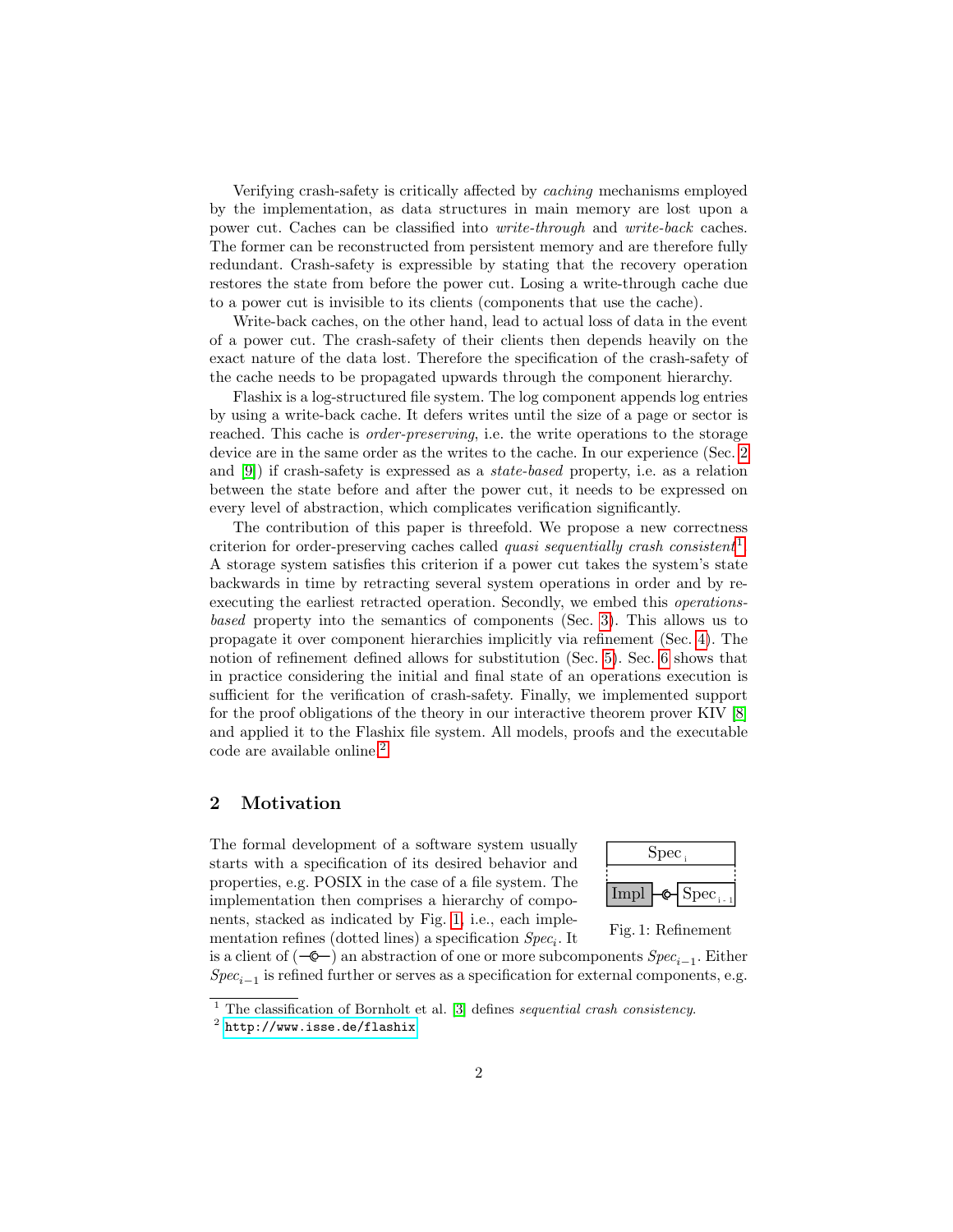```
state block: Array\langleByte\rangleappend(in buf : Array (Byte), out err : Error)
 precondition
   # block + # buf \leq BLOCK_SIZE
 atomic
   choose n: \mathbb{N} with n \leq \text{\#} but in
     block := block + buf[0...n]err := (n = # but)? ESUCCESS : EIO
crash
 block' = block \cup PAGE\_SIZEwith domain true
synchronized
 true
         Fig. 3: Explicit Specification
                                                          W1 W<sub>2</sub> W3W3' 
                                                                                 W4 
                                                     Fig. 4: Alternative Re-Execution
                                                   // same state & operations
                                                   crash
                                                     block' = \mathit{block}with domain page-align‐<i>aligned</i> (block)synchronized
                                                     page-aligned(block)
                                                       Fig. 5: Implicit Specification
```
the interface to flash hardware in the context of Flashix. Refinement guarantees that the final implementation has the properties of the top-level specification.

In [\[10\]](#page-14-5) we have integrated the verification of crash-safety into this scheme: In addition to regular operations, each model is equipped with a specification of resets, which consist of the effect of crashes and their subsequent recovery, specified as a predicate over two states. We first illustrate this type of state-based specification with the Flashix write buffer [\[9\]](#page-14-4) and then highlight a crucial problem with this approach and propose a different, operations-based specification.

The write buffer is visualized in Fig. [2.](#page-2-0) It alleviates the limitation that flash blocks can only be written sequentially and in page-sized chunks. The component keeps a page-sized buffer in RAM and writes it to flash as soon as the page-size is reached. A transactional log or journal uses the write buffer to record file system changes.

<span id="page-2-0"></span>

Fig. 2: Write Buffer [\[9\]](#page-14-4)

Explicit Reset Specification. Fig. [3](#page-2-1) depicts a first, natural abstraction of the write buffer that merges the cache and the contents of the flash block into one dynamically-sized array of bytes block. The append operation extends the contents of the abstract block by new data stored in  $buf$ . Since flash memory is inherently unreliable [\[20\]](#page-14-6), the specification accounts for short writes that fail to persist the whole buf up to its size  $# but$  and write just the subrange from 0 to n  $(n \text{ excluded})$  instead.<sup>[3](#page-2-2)</sup> The specification is a program that cannot be interrupted by a power cut in an intermediate state, signified by the keyword atomic.

The effect of losing the cache is captured by the crash predicate. It restricts a transition from state  $s$  to  $s'$  of the system. In the case of the write buffer a prefix  $block'$  of block rounded down to the previous page boundary is taken, where  $block \downarrow$  PAGE SIZE =  $block[0..(# block) \downarrow$  PAGE SIZE] for  $n \downarrow$  PAGE SIZE =  $n - (n \mod PAGE\_SIZE).$ 

<span id="page-2-2"></span> $3$  Note that the POSIX specification [\[1\]](#page-13-0) explicitly permits such short writes to surface at the system interface.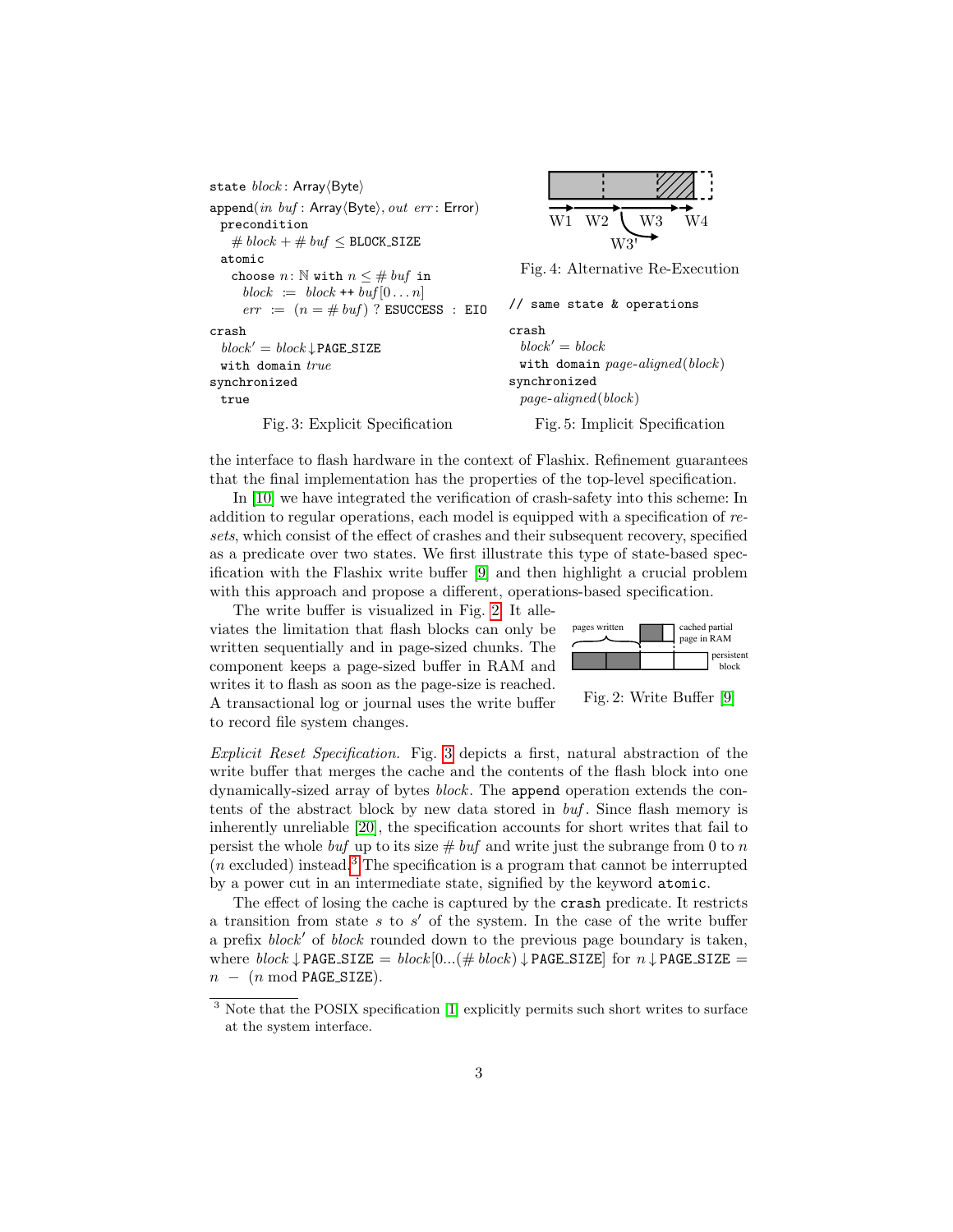The problem with the approach is that the data lost by the reset of the cache component  $Spec_{i-1}$  (in Fig. [1\)](#page-1-3) must be propagated explicitly to the levels of abstraction given by its direct client  $Spec_i$ , and then to its client's client, until the top-level specification. This is particularly problematic if the hierarchy is deep or, as is the case in Flashix, higher levels of abstraction can not naturally express the property. Therefore, we split the specification of a reset into 1. a retraction transition followed by a re-execution transition and 2. a crash transition.

Implicit Reset Specifications. Figure [4](#page-2-1) shows an example with write operations W1 to W4. The operations and how far they filled the block is denoted by the start/end position of the arrows. Page boundaries are depicted as dotted lines. A power failure in the explicit approach (i.e., what effectively happens) removes the hatched part at the end of the block up to the last dotted line.

The effect can be explained alternatively by first reversing the effect of the last two operations W3 and W4 and subsequently re-executing the W3 operation (denoted by W3') on the same inputs, choosing the error path that writes only  $n = (\# \text{buf}) \downarrow$  PAGE SIZE bytes. This alternative specification requires to define synchronized states that are resilient against crashes, i.e., a retraction is not allowed in such a state: Fig. [5](#page-2-1) shows how these can be captured in the write buffer by a synchronized predicate over the state, where page-aligned(block) holds iff  $# block \mod PAGE\_SIZE = 0$ . Clearly, the alternative trace that executes W1, W2 and W3' is possible by the specification of the append operation. In a synchronized state there is no additional effect of a crash that must be modeled explicitly, i.e., the crash predicate of the implicit specification of Fig. [5](#page-2-1) is just identity. In states outside of the domain of the crash predicate a crash can not occur.

By making the crash predicate partial, we mark the states of interest in which we want to consider crash transitions. Here, we use just the synchronized states, while in the general theory it is also possible to use a superset. We have to ensure that retracting operations and re-executing one operation actually targets a state in the domain of the (now partial) crash predicate. Informally, this is guaranteed when it can be proved that operations fall into two classes: *retractable* operations like W4, where a crash has the same effect before and after the operation, and completable operations like W3, which have an execution that leads to a state in the domain of the crash predicate.

We use both the implicit as well as the explicit specification as shown by Fig. [6.](#page-3-0) First, we abstract the write buffer implementation to the explicit specification with a normal refinement step (Thm. [1,](#page-6-0) Sec. [4\)](#page-5-0). Then we introduce the implicit specification in a separate refinement step (Thm. [2,](#page-8-0) Sec. [4\)](#page-5-0). In the semantics we define next, the retraction transition is then implicitly propagated upwards through the remaining refinement hierarchy automatically (Thm. [3,](#page-9-1) Sec. [5\)](#page-9-0). Therefore only the (now trivial) crash predicate needs to be expressed on each layer of abstraction.

<span id="page-3-0"></span>

Fig. 6: Introducing Implicit Specifications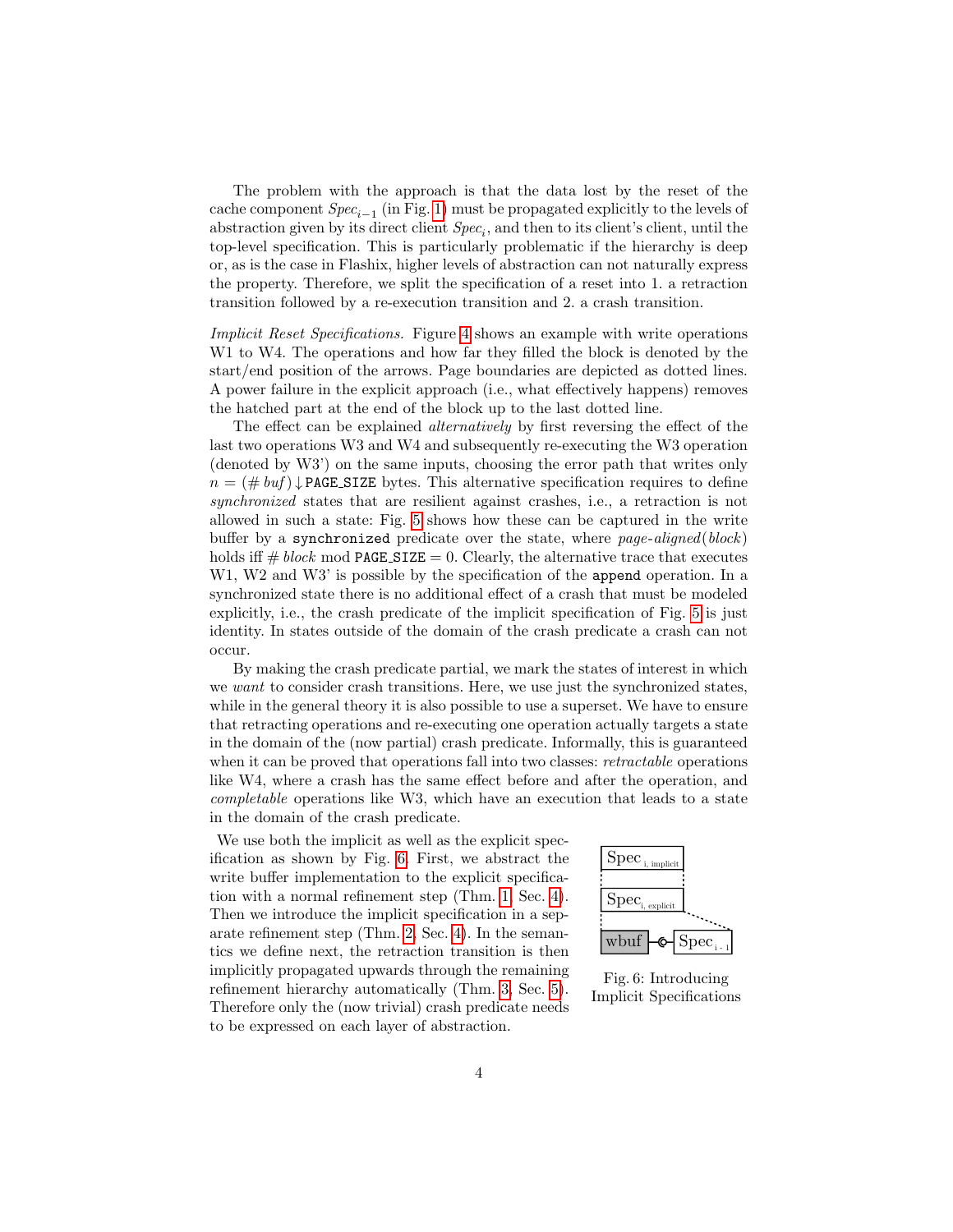<span id="page-4-2"></span>

Fig. 7: Constructing a reset transition  $s_{n+1} \rightarrow s_{n+2}$ .

### <span id="page-4-0"></span>3 Components with Power Cuts

Systems considered in this work are hierarchically composed of encapsulated components, which are formally presented in terms of data types [\[12,](#page-14-2)[7\]](#page-14-3) extended by a specification of the effect of a power cut and subsequent recovery.

<span id="page-4-3"></span>**Definition 1 (Component).** A component  $C = (S, In, Out,Init, Sync, Crash,$  $(O_{i} p_{i})_{i\in I}$  consists of a set of states S, inputs In and outputs Out, initial states *Init, synchronized states Sync with Init*  $\subseteq$  *Sync*  $\subseteq$  *S, a relation Crash*  $\subseteq$  *S*×*Sync* with  $Symc \subseteq dom(Crash)$  describing the effect of a crash including its subsequent recovery,<sup>[4](#page-4-1)</sup> and regular operations  $Op_i \subseteq In \times S \times S \times (Out \cup \{\{\})$ . The value  $\{$ signifies that the operation was interrupted by a power cut.

Operations are defined by programs that modify the state and compute an output from an input. Implementation programs may call operations of another (sub-)component as detailed in Sec. [5.](#page-9-0) A small-step semantics of the programs is given in [\[10\]](#page-14-5). Here, we abstract program runs to a relation  $Op<sub>i</sub>$  between initial and final states. The crash and synchronized relation are given syntactically by the crash and synchronized predicate in Fig. [3](#page-2-1) and Fig. [5.](#page-2-1)

A complete program run starting in state  $s$  with input in, finishing in state  $s'$ with output *out* is written  $s \xrightarrow{Op_i(in,out)} s'$ , which is equivalent to  $(in, s, s', out) \in$  $Op_i$ , using the induced relation  $Op_i(in,out) \subseteq S \times S$  as a label. Abbreviation  $(s, s') \in Op_i(in)$  holds if there is any  $out \neq \xi$  such that  $(s, s') \in Op_i(in, out)$ .<br>An incomplete run where the computation is interrupted by a power cut in

An incomplete run where the computation is interrupted by a power cut in an intermediate state s' (and the operation does not return a result) results in tuple  $(in, s, s', \xi) \in Op_i$ , written as  $s \xrightarrow{Op_i(in, \xi)} s'$ , again using  $Op_i(in, \xi) \subseteq S \times S$  as a label. It is reasonable to assume that a graph can be proper in initial as well as final label. It is reasonable to assume that a crash can happen in initial as well as final states, i.e., we assume  $Id_S \subseteq Op_i(in, \xi)$  for the identity relation resp.  $Op_i(in) \subseteq$  $Op_i(in, \frac{1}{2})$ . Interrupted steps in a run are followed by steps s'  $\frac{\text{reset}}{s}$  s'' (detailed below) that model the effect of a newer sut and its subsequent reserver. below), that model the effect of a power cut and its subsequent recovery.

<span id="page-4-1"></span><sup>&</sup>lt;sup>4</sup> In the actual models recovery is a separate *operation* that runs directly after a crash and tries to restore the state. To keep the presentation brief, we combine the crash and recovery into one transition here.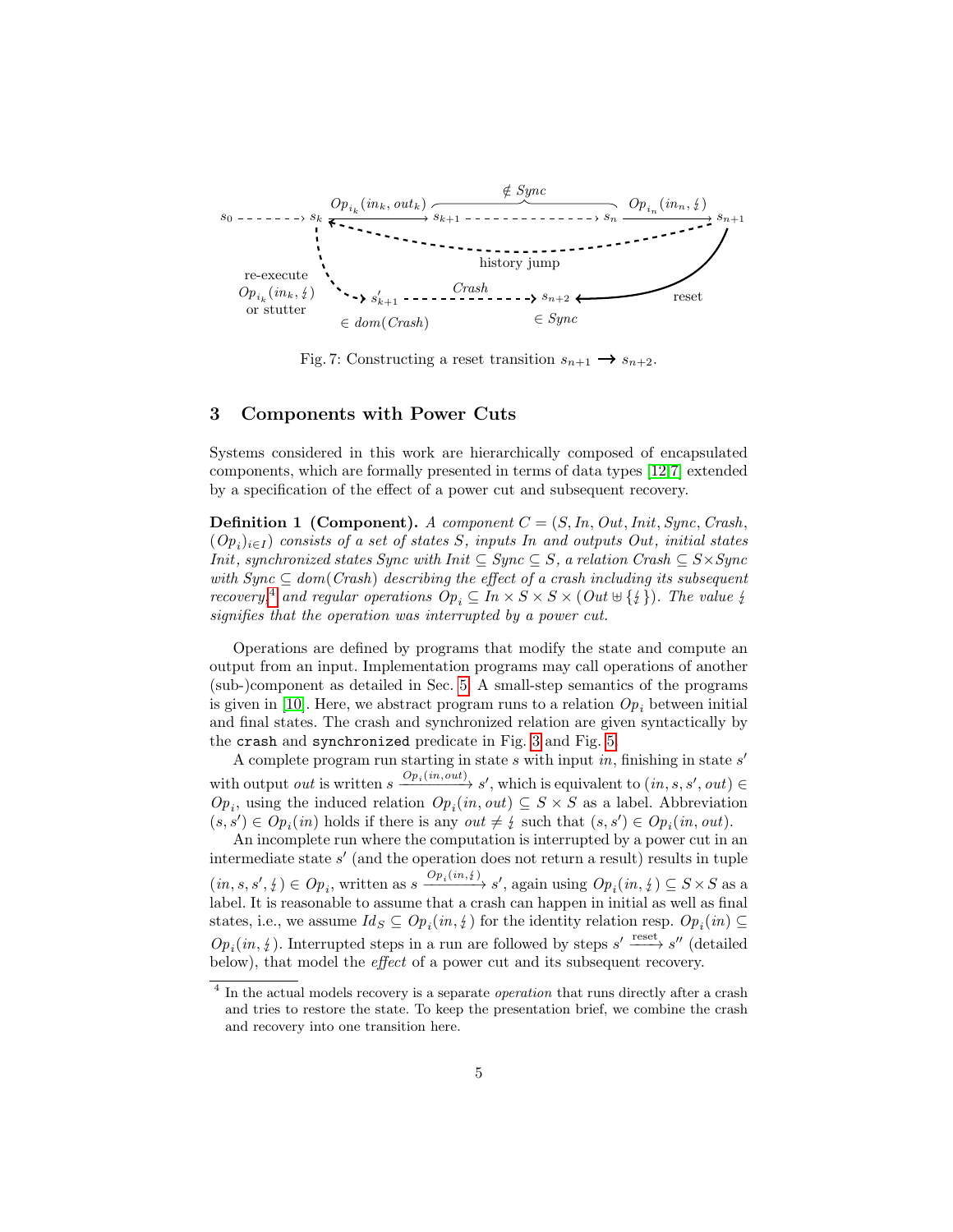The semantics of components is a set of runs, which are finite or infinite sequences of labeled transitions of these three kinds, which generalizes data types as used in Z [\[22\]](#page-14-7) that have regular transitions  $s \xrightarrow{Op_i(in,out)} s'$  only.

<span id="page-5-1"></span>**Definition 2 (Runs).** A run of the component C is given by a sequence of labeled state transitions  $s_0 \stackrel{l_0}{\rightarrow} s_1 \stackrel{l_1}{\rightarrow} \cdots$  that starts in an initial state with  $s_0 \in Init$  and consist of fragments for each (non-interrupted) state  $s_n$ :

$$
s_n \xrightarrow{Op_{i_n}(in_n,out_n)} s_{n+1} \qquad \text{or} \qquad s_n \xrightarrow{Op_{i_n}(in_n,t)} s_{n+1} \xrightarrow{\text{reset}} s_{n+2},
$$

where  $s_{n+1} \xrightarrow{\text{reset}} s_{n+2}$  picks an earlier state  $s_k$  from this run, optionally reexecutes the corresponding k-th operation partially  $(f$  output), and applies the residual effect of crash  $\mathcal{B}$  recovery, i.e., there is k with  $k \leq n+1$  and  $s'_{k+1}$  s.t.:

$$
\begin{aligned} & - \ s_{k'} \not\in \textit{Sync} \text{ for all } k' \text{ with } k < k' \leq n+1, \\ & - \ s_{k} \xrightarrow{ \textit{Op}_{i_{k}}(in, i) } s'_{k+1} \text{ and } k < n+1 \quad \text{ or } \quad s_{k} = s'_{k+1}, \\ & - \ (s'_{k+1}, s_{n+2}) \in \textit{Crash} \end{aligned}
$$

Figure [7](#page-4-2) depicts how a transition  $s_{n+1} \xrightarrow{\text{reset}} s_{n+2}$  (arrow  $\rightarrow$ ) is constructed by these three constituents (arrows  $\rightarrow$ ).

We point out some aspects of Def. [2:](#page-5-1) Re-execution is optional and only permitted when at least one operation had been retracted by the jump ( $k \neq n+1$ ). The state  $s_{n+2}$  will be synchronized as  $Crash \subseteq S \times Sync$ , implying that another crash does not go back further in the history. State  $s'_{k+1}$  must fall into the domain of Crash. This corresponds to the intuition that a power cut can be observed in or needs to be considered in states in dom(Crash). Expressing the Crash-predicate on a selected subset of states is easier for the given component and its clients as we have motivated with Fig. [5.](#page-2-1) Retracting operations implies the existence of a different run without a jump that ends in the same state  $s_{n+2}$ :

<span id="page-5-2"></span>
$$
s_0 \to \cdots \to s_k \xrightarrow{Op_{i_k}(in_k, \xi)} s_{k'+1} \xrightarrow{Crash} s_{n+2}.
$$
 (1)

A component where all states are synchronized  $(Sunc = S)$  neither retracts nor re-executes operations. This view is used for the lowest level of specification, where the distinction between volatile and persistent memory is explicit, and the effect of a power cut is expressed as just forgetting data in volatile memory.

#### <span id="page-5-0"></span>4 Crash-Safe Refinement

The observable behavior of a run is the sequence of its labels. Refinement is defined based on preserving observable behavior:

<span id="page-5-3"></span>Definition 3 (Refinement). A component C refines a component A, written  $A \subseteq C$ , iff they have the same input and output set and the same index set of operations and for each run  $cs_0 \stackrel{l_0}{\rightarrow} cs_1 \stackrel{l_1}{\rightarrow} \cdots$  of C there is a matching run  $as_0 \stackrel{l_0}{\longrightarrow} as_1 \stackrel{l_1}{\longrightarrow} \cdots$  of A with the same labels.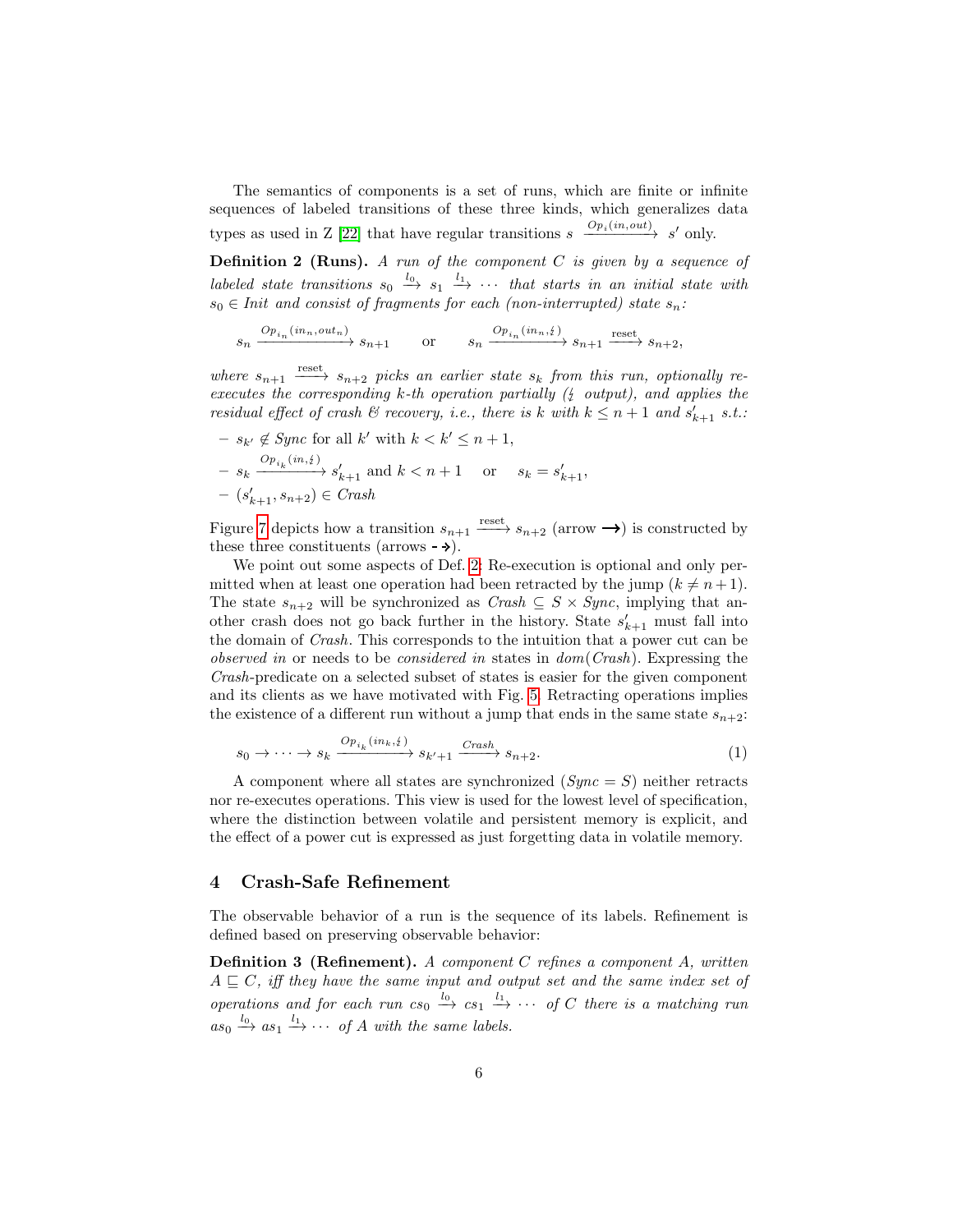<span id="page-6-1"></span>With these definitions it is now possible to express the correctness and crashsafety criterion we propose for file systems.

Definition 4 (Quasi Sequential Crash Consistency). A file system is quasi sequentially crash consistent, iff it refines the POSIX component given in [\[11\]](#page-14-8) augmented with synchronized states reached by successful calls to fsync or sync. The crash predicate discards open file handles and deletes orphaned files [\[10\]](#page-14-5).

Since our POSIX specification is a component as by Def. [1](#page-4-3) its reset is allowed to retract operations, however, never across a successful call to fsync or sync. "Quasi" signifies that one re-execution is allowed, which is not allowed in Born-holt's definition of sequential crash consistency [\[3\]](#page-13-1). The Flashix file system is developed via incremental refinement of the POSIX component.

In general, a refinement step can change data representation as well as change the view of a crash, since only the observable behavior must be preserved. The generality of having both changes in abstraction is only needed for a uniform definition of refinement. In practice, refinements either change data representation, or the specification of a crash individually—several refinement steps can be combined transitively if needed. The following two subsections therefore consider the two types of refinement separately. Like in data refinement, refinement is typically proved using forward simulations. New proof obligations result from steps  $s_n \xrightarrow{Op_j(in, t)} s_{n+1} \xrightarrow{\text{reset}} s_{n+2}$ , therefore the proofs focus on these transitions.

#### 4.1 Data Refinement & Propagation of Jumps

The proof obligations for changing data representation are just slightly more complex than data refinement. We denote with  $R_{1\,9}^{\circ}R_2$  the composition of two relations  $R_1$  and  $R_2$  and with  $D \triangleleft R$  and  $R \triangleright D$  the domain resp. range restriction of the binary relation  $R$  to the set  $D$ .

Theorem 1 (Data Refinement by Forward Simulation). A refinement  $A \subseteq C$  is implied by a forward simulation  $R \subseteq AS \times CS$  satisfying (for all  $i \in I$ , in  $\in In$ , out  $\in Out$ 

<span id="page-6-0"></span>

| 1. $CInit \subseteq AInit \, _{\circ} R$                                                                                                       | (initialization)  |
|------------------------------------------------------------------------------------------------------------------------------------------------|-------------------|
| 2. $R_{\alpha}^{\circ} \mathit{COp}_i(in, out) \subseteq \mathit{AOp}_i(in, out)_{\alpha}^{\circ}R$                                            | (correctness)     |
| 3. $A\text{Sync}_{\frac{\alpha}{\alpha}}R \subseteq \text{CSync}$                                                                              | (synchronization) |
| 4. $R_{\alpha}^{\circ}COp_i(in, \frac{1}{2})_{\alpha}^{\circ}CCrash \subseteq AOp_i(in, \frac{1}{2})_{\alpha}^{\circ}ACrash_{\alpha}^{\circ}R$ | (crash)           |
|                                                                                                                                                |                   |

The synchronization condition states that fewer states of component A are synchronized and the crash condition abstracts the remaining effect of a power cut.

Proof (of Thm. [1\)](#page-6-0). The proof composes commuting diagrams as usual, starting with two related initial states given by 1. For regular transitions, proof obligation 2. gives the relevant commuting diagram. A history jump of component C is mapped to a history jump over the same number of operations in A. Condition 3. ensures that each unsynchronized state retracted by C can be retracted by A as well. Condition 4. commutes either the interrupted operation (when the jump is empty) or the re-execution jointly with the subsequent crash and recovery.  $\square$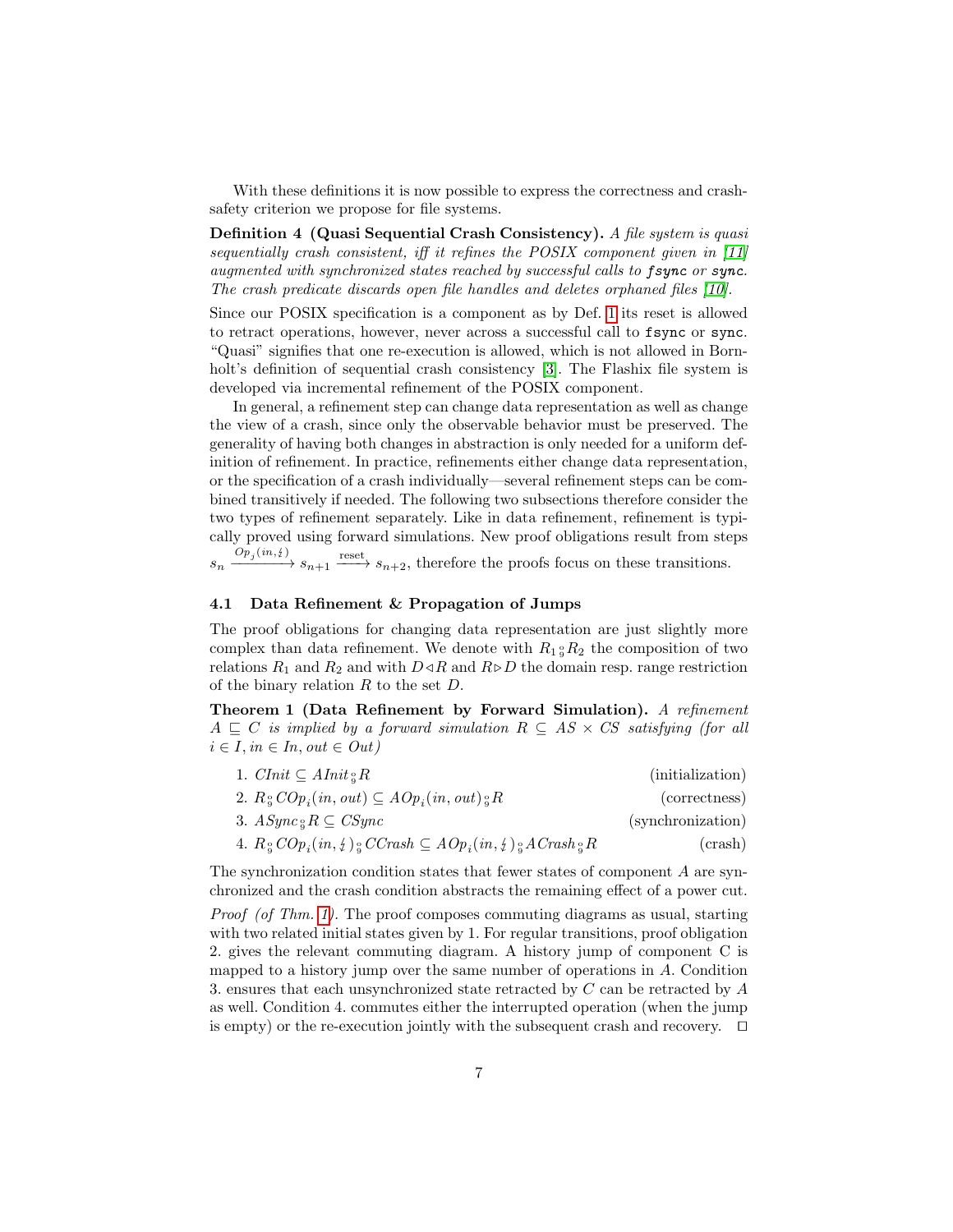<span id="page-7-0"></span>

Fig. 8: Retractable before Crash

Fig. 9: D-Completable before Crash

#### 4.2 Crash Refinement & Introduction of Jumps

Incrementally introducing history jumps is the second kind of refinement. It assumes that the data structures and operations are the same on both levels. The basic idea is to move parts of a power cut from a *Crash* transition to the jump transition by looking at the history fragment  $s_n \xrightarrow{Op_i(in,out)} s_{n+1} \xrightarrow{Crash} s_{n+2}$  of the component before a crash transition and construct a different explanation of how the component ended up in  $s_{n+2}$ . This construction yields an alternative intermediate state  $s'_{n+1}$  from a set  $D \subseteq dom(Crash)$ , allowing us to simplify the crash transition to the relation  $D \triangleleft Crash$  as in Fig. [5](#page-2-1) for  $D = page\text{-}aligned$ .

<span id="page-7-1"></span>**Definition 5** (Retractable before Crash). A transition  $s_0 \rightarrow s_1$  is retractable before Crash, iff every state  $s_2$  with  $(s_1, s_2) \in Crash$ , also satisfies  $(s_0, s_2) \in Crash$ .

If an execution step is retractable before Crash, it did not have any immediate permanent effect and we can ignore that it ever took place directly before a crash happened. Figure [8](#page-7-0) depicts this alternative execution in bold. This does not mean that the execution will never have a permanent effect. Any of the subsequent operations may very well persist the data of previous operations. In the example, the transition W4 in Fig. [4](#page-2-1) is retractable before the crash of Fig. [3](#page-2-1) that sets the state to  $block \downarrow$ PAGE\_SIZE.

<span id="page-7-2"></span>Definition 6 (D-Completable before Crash). A transition  $s_0 \xrightarrow{Op(in,out)} s_1$ with out  $\in$  Out  $\forall$  {  $\{$  } of an operation Op is called D-completable before Crash for some set  $D \subseteq dom(Crash)$ , iff for every state  $s_2$  with  $(s_1, s_2) \in Crash$  there is an execution  $s_0 \xrightarrow{Op(in, t)} s'_1$  with  $s'_1 \in D$  and  $(s'_1, s_2) \in Crash$ .

If a transition is D-completable before Crash it is possible to construct an alternative partial execution that ended in a D-state without any difference after a crash. Figure [9](#page-7-0) also depicts this alternative execution in bold. Transition W3 in Fig. [4](#page-2-1) for example is page-aligned-completable before the crash of Fig. [3](#page-2-1) to  $block \downarrow$ PAGE SIZE and the depicted re-execution W3' is the alternative.

**Definition 7** (D-Retractable before Crash). An operation Op is D-retractable before Crash for some set  $D \subseteq dom(Crash)$ , iff every transition of Op is either retractable or  $D$ -completable before Crash, or equivalently:

$$
Op(in)_{\frac{\alpha}{9}}Crash \subseteq (Id_S \cup (Op(in,\xi) \triangleright D))_{\frac{\alpha}{9}}Crash
$$
 for all  $in \in In$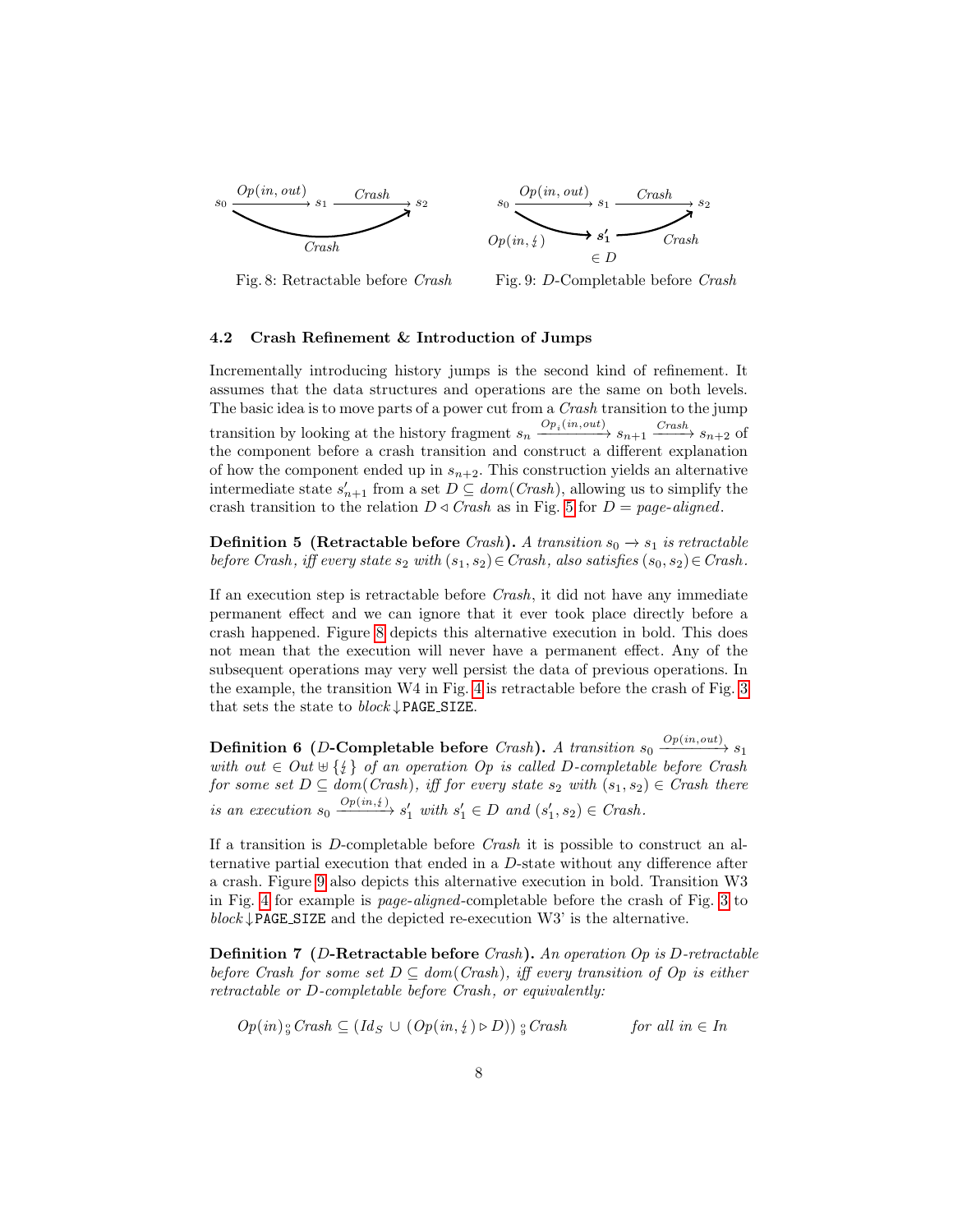<span id="page-8-1"></span>

<span id="page-8-0"></span>Fig. 10: From Implicit to the Explicit Reset Specification

This lifts Defs. [5](#page-7-1) and [6](#page-7-2) to the level of one operation. For example, append of the write buffer is page-aligned-retractable before block  $\downarrow$  PAGE SIZE, since one can either retract the operation if it did not cross a page boundary or execute it in such a way that it writes up to the last page boundary.

The following theorem can be used to abstract an explicit crash specification as part of  $C$  to an implicit crash specification by  $A$ .

**Theorem 2 (Implicit to Explicit Refinement).** The refinement  $A \sqsubseteq C$  for

 $C = (S,Init, In, Out, CSync, CCrash, (Op<sub>i</sub>)<sub>i \in I</sub>)$  and  $A = (S,Init, In, Out, Async, ACrash, (Op<sub>i</sub>)<sub>i \in I</sub>)$ 

with atomic operations  $Op_i$  for all  $i \in I$  follows from

- 1.  $dom(ACrash) \triangleleft CCrash \subseteq ACrash$
- 2.  $A\text{Sync} \subseteq \text{C}\text{Sync}$
- 3. O $p_i$  is dom(ACrash)-retractable before CCrash for all  $i \in I$

We usually apply Thm. [2](#page-8-0) with crash predicates that satisfy the (stronger) condition  $dom(ACrash) \subset dom(CCrash)$  to strengthen the crash transition, i.e., a crash can happen in fewer states of component A than of component C and is therefore simpler to express. This is compensated by farther jumps on the history of  $A$  in comparison to those of  $C$  as by 2.  $A$  has less synchronized states. These jumps are then easily propagated upwards over abstractions with Thm. [1.](#page-6-0)

*Proof (of Thm. [2\)](#page-8-0).* We choose the run of C as the run of A and focus on the transitions of a power cut. Figure [10](#page-8-1) depicts the situation before the power cut (omitting input and output labels), starting in a state  $s_0$  where both C and A are synchronized. Such a state exists because at least in the initial state and after every power cut both components are synchronized. The three parts of the power cut transition of  $C$  are depicted in the figure starting in state  $s_n$  and ending in  $s_{n+1}$ . We construct a matching transition of A, depicted by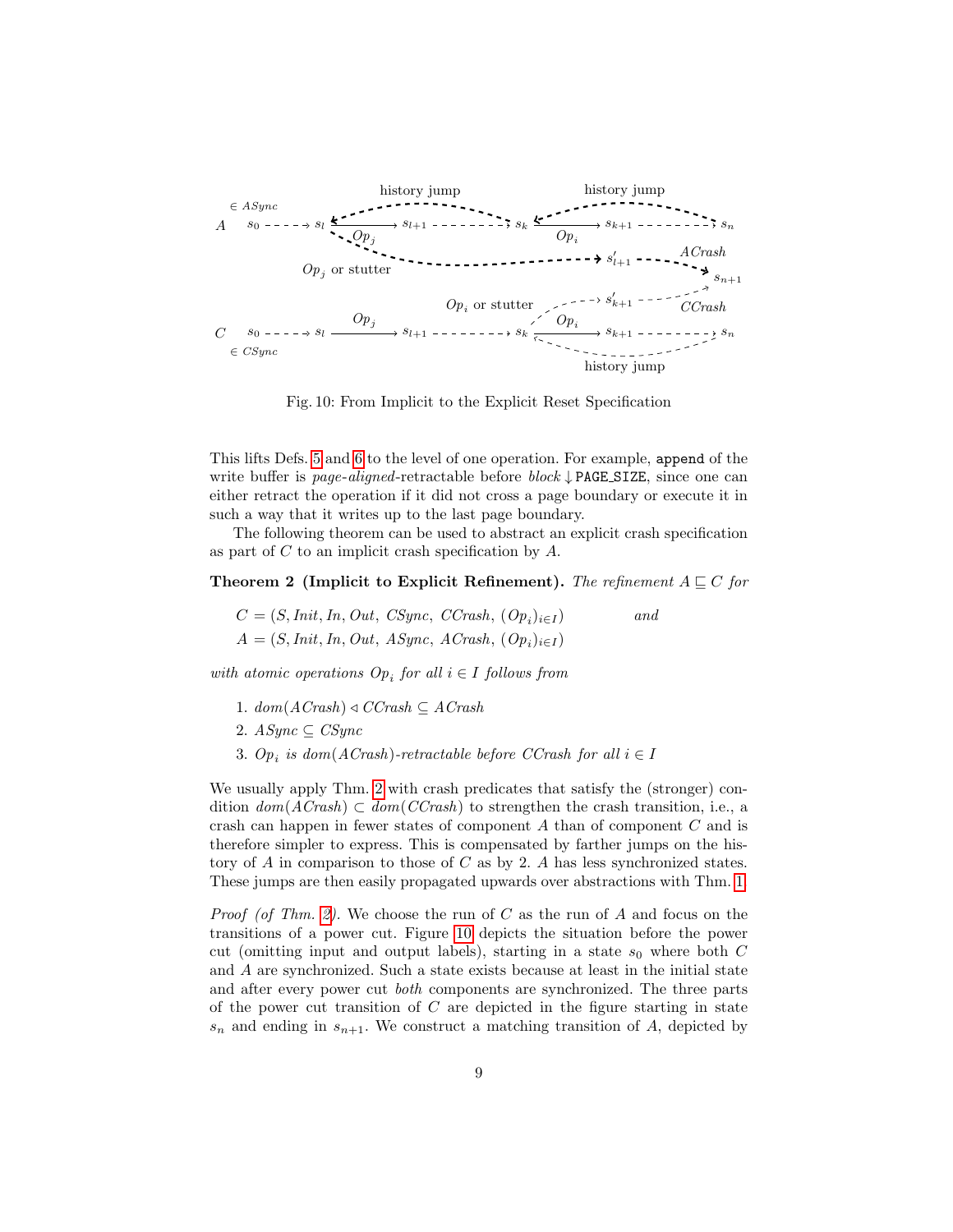arrows  $\rightarrow$  in the figure. All operations that C retracts are also retracted by A (*history jump* from  $s_n$  to  $s_k$ ). However, the history jump transition might be farther still (history jump from  $s_k$  to  $s_l$ ). The idea is to determine a state  $s'_{l+1} \in$  $dom(ACrash)$  of component A with the properties shown in the figure: there is an additional second jump backwards to  $s_l$  and a re-execution that yields  $s'_{l+1}$ . The construction considers the *run*  $s_0$  --→  $s_k$   $\xrightarrow{Op_i \text{ or stutter}} s'_{k+1}$  $\xrightarrow{CCrash} s_{n+1}$ of C implied by [\(1\)](#page-5-2) of Sec. [3](#page-4-0) that yields  $s'_{k+1}$ .

The existence of A's history jump and re-execution is proven by induction over k. If the sequence is empty  $(k = 0$  and the transition stutters), then there is only a transition  $s_0 \xrightarrow{CCrash} s_{n+1}$  starting from state  $s_0$  with  $s_0 \in ASync$ . By proof obligation 1.,  $s_0 \xrightarrow{ACrash} s_{n+1}$  is the matching run of A: the additional history jump and re-execution transitions stutter. Otherwise,  $Op_i$  is  $dom(ACrash)$ retractable before *CCrash* and therefore the transition  $s_k \xrightarrow{Op_i} s'_{k+1}$  is either:

- − Retractable before *CCrash* and therefore  $s_0$  --→  $s_k$   $\xrightarrow{CCrash} s_{n+1}$  is also a valid run. The induction hypothesis gives a matching run of A and a history jump over  $m$  operations for this sequence. The history jump for the original sequence then is over  $m + 1$  operations and we take the re-execution from the induction hypothesis which ends in the state  $s_{n+1}$ .
- dom(ACrash)-completable before CCrash and  $s_k \xrightarrow{Op_i} s''_{k+1}$  $\xrightarrow{CCrash} s_{n+1}$ holds for some state  $s''_{k+1} \in dom(ACrash)$ . We choose  $s'_{l+1} = s''_{k+1}$  and by proof obligation 1.,  $s_0 \dashrightarrow s_k \xrightarrow{Op_i} s'_{i+1}$  $\xrightarrow{ACrash} s_{n+1}$  is a re-execution of A with  $s'_{l+1} \in dom(ACrash)$  and the history jump stutters.

# <span id="page-9-0"></span>5 Component Hierarchies & Substitution

This section defines components  $M(A)$  that use a subcomponent A (see Fig. [1\)](#page-1-3), underlying several limitations to confine communication between  $M$  and  $A$  to the interface. Hierarchies allow us to split off a part  $M$  of the entire implementation and verify it based on a (possibly very abstract) component A. A can then be refined separately, without jeopardizing the correctness and crash-safety of M. This facilitates modular and incremental development of a large system.

Intuitively, M has volatile state only and the entire persisted state resides in its subcomponent A. Combined states of  $M(A)$  are written  $ms \oplus as$ .

<span id="page-9-2"></span>**Definition 8 (Hierarchies).** The component  $M(A) = (MS \times AS, In, Out,$  $MInit \times Ahit, MS \times ASync, MCrash \times ACrash, (MOp_i)_{i \in I})$  combines the state space of M and of its subcomponent A. The state of A is hidden from M (information hiding) and the interaction with A is accomplished via synchronous calls to A's operations in the programs  $MOp_i$  of M and observation of their inputs and outputs. The crash on the M part of the state must be arbitrary, i.e.,  $MCrash = MS \times MS$ , and  $M(A)$  is synchronized if and only if A is.

<span id="page-9-1"></span>Refinement is compatible with hierarchical composition, i.e., correctness and crash-safety of a component is preserved by substitution of its subcomponents.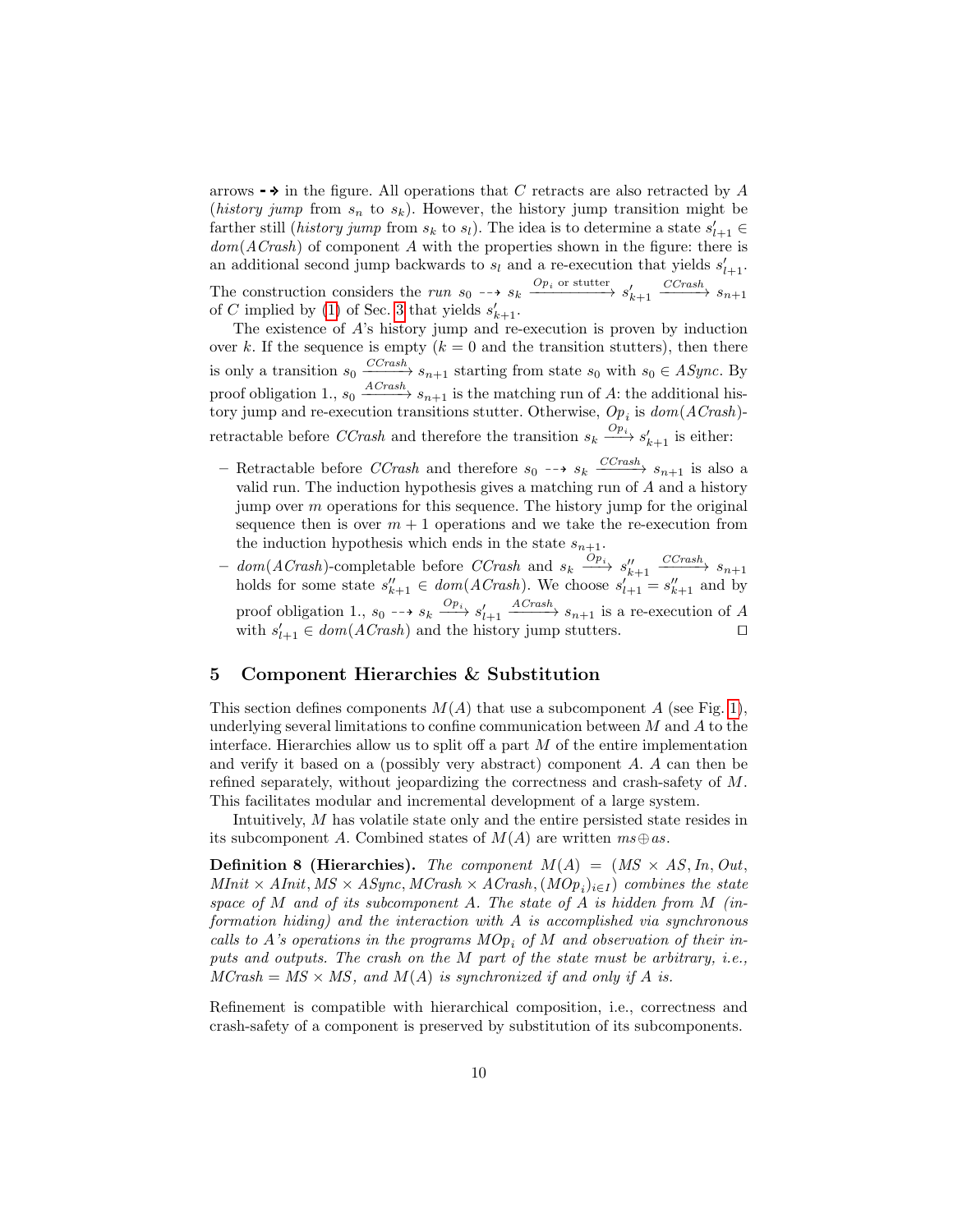**Theorem 3 (Substitution).** If  $C\text{Sync} = CS$  and  $A \sqsubseteq C$ , then  $M(A) \sqsubseteq M(C)$ .

The condition  $CS$  states that every C state is synchronized, i.e., there are no backward jumps and no re-execution in C and likewise in the combined  $M(C)$ . The Theorem is applicable in practice, because we can substitute implementation machines, which are always synchronized, bottom-up.

*Proof (of Thm. [3\)](#page-9-1).* Given a fixed, arbitrary run of  $M(C)$  we derive a matching run of  $M(A)$  with the same labels to satisfy Def. [3](#page-5-3) in several steps: From each  $M(C)$ -transition, we extract the fine-grained steps of C corresponding to the calls of its operations. Concatenating these gives a run of  $C$ , which can be mapped to one of A as a whole by the assumption  $A \subseteq C$ . Finally, the A run can be integrated back with  $M$ . The reset transitions reduces to two helper lemmas. Specifically, if C is an implementation component, then Lem. [1](#page-10-1) maps the  $M(C)$ crash to the C one.

<span id="page-10-1"></span>**Lemma 1.** If  $ms \oplus cs \xrightarrow{reset} ms' \oplus cs'$ , then  $cs \xrightarrow{reset} cs'$  holds for all ms,  $ms'$ 

<span id="page-10-2"></span>The converse (Lem. [2\)](#page-10-2) lifts the matching  $A$  reset from as to as' back into the context.

**Lemma 2.** If as  $\xrightarrow{\text{reset}}$  as', then  $ms \oplus as \xrightarrow{\text{reset}} ms' \oplus as'$  holds for all ms, ms'.

Lemma [1](#page-10-1) is trivial: the  $M(C)$  reset transition has no back-jumps and is thus equivalent to  $(cs, cs') \in CCrash$  by the restrictions of component composition of Def. [8.](#page-9-2) Note that in general, compositions  $M(C)$  retract operations at a coarser granularity than C can do on its own, i.e., a reset of  $M(C)$  cannot be explained with the help of a *C*-reset in the presence of back-jumps.

Lemma [2](#page-10-2) guarantees that the back-jump induced by the reset transition of the abstract A is permitted by the semantics of  $M(A)$ . The proof can be followed alongside Fig. [11](#page-11-0) to establish arrows  $\rightarrow$  from the given arrows  $\rightarrow$ . The first line shows the big-step semantics of  $M(A)$  and the second line extracts the small-step semantics of the one operation  $MOp_i$   $(ms_0 \oplus as_0 = ms^k \oplus as^k$  and  $ms_m \oplus as_m = ms^{k+1} \oplus as^{k+1}$ . The history jump of A targets a state  $as_l$  in the middle of a previously execution operation  $MOp_i$ . The reset of  $M(A)$  retracts to the state  $ms^k \oplus as^k$  right before this call and then reaches the combined intermediate state  $ms_l \oplus as_l$  by partial re-execution of the  $MOp_i$  potentially including a partial  $AOp_j$  from the A reset. In the resulting state  $ms_i^j \oplus ss_i^j$ , the A crash is known and the  $M$  crash admits any desired successor anyway.  $\Box$ 

# <span id="page-10-0"></span>6 Crash-neutrality

The proof obligations 4. of Thm. [1](#page-6-0) consider intermediate states. In this section we adapt the criterion of Crash-neutrality from our previous work [\[10\]](#page-14-5), allowing us to consider initial and final states of operations only. This reduces the difficulty and size of proofs by enabling standard techniques from sequential verification.

Informally, Crash-neutrality asserts that for any intermediate state a completion exists that does not modify the persistent memory any further. A component is Crash-neutral if all its operations are.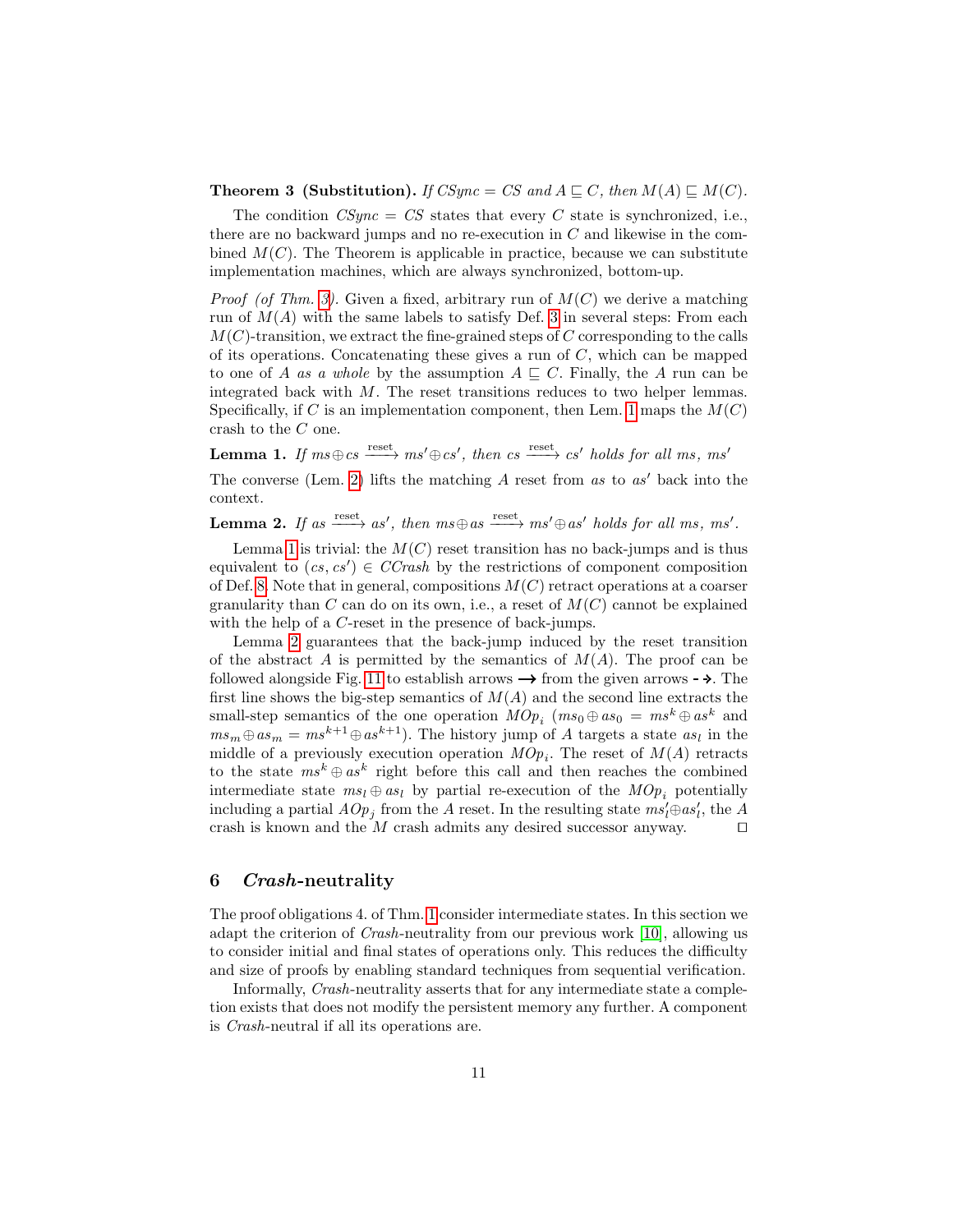<span id="page-11-0"></span>

Fig. 11: Mapping a reset transition of a subcomponent A to one of  $M(A)$ .

Definition 9 (Crash-Neutrality). An operation Op is Crash-neutral if every partial execution  $s \xrightarrow{Op(in, t)} s'$  with  $s' \in dom(Crash)$ , has a completion that terminates in a state  $s''$  with the following property: for every state  $s_0$  with  $(s', s_0) \in$  Crash then  $(s'', s_0) \in$  Crash holds, too.

A useful shorthand to proving *Crash*-neutrality of  $M(C)$  is given by the following lemmata. Its basic insight is that an operation is Crash-neutral if every small step of its program is *Crash*-neutral. Since all steps of  $M$  are either calls to  $C$  or just in-memory, it remains to ensure that  $C$  is  $Crash$ -neutral:

**Lemma 3** (Crash-Neutrality of  $M(C)$ ). If C is Crash-neutral and all operation of M terminate, then  $M(C)$  is Crash-neutral.

**Lemma 4** (Crash-Neutrality of atomic C). If every operation of C is atomic, then Crash-neutrality of  $C$  can be characterized by

$$
Crash \subseteq COp_i(in)_\mathfrak{g} Crash \qquad for \ all \ i \in I \ and \ in \in In
$$

The append operation of the write buffer (see Fig. [3\)](#page-2-1) is Crash-neutral, we simply choose  $n = 0$  as the number of bytes written. With *Crash*-neutrality Thm. [1](#page-6-0) can be reformulated such that only reasoning about initial and final states is necessary.

Theorem 4 (Crash-Neutral Data Refinement by Forward Simulation). A refinement  $A \sqsubseteq C$  for a CCrash-neutral component C is implied by a forward simulation  $R \subseteq AS \times CS$  satisfying [1](#page-6-0).–3. of Thm. 1 and

$$
4'. R_{9}^{\circ} CCrash \subseteq ACrash_{9}^{\circ} R
$$
 (crash)

*Proof.* We consider the transition sequence  $cs \xrightarrow{Op_i(in, t)} cs' \xrightarrow{reset} cs''.$  If the history jump transition (and therefore the re-execute) stutter, we complete the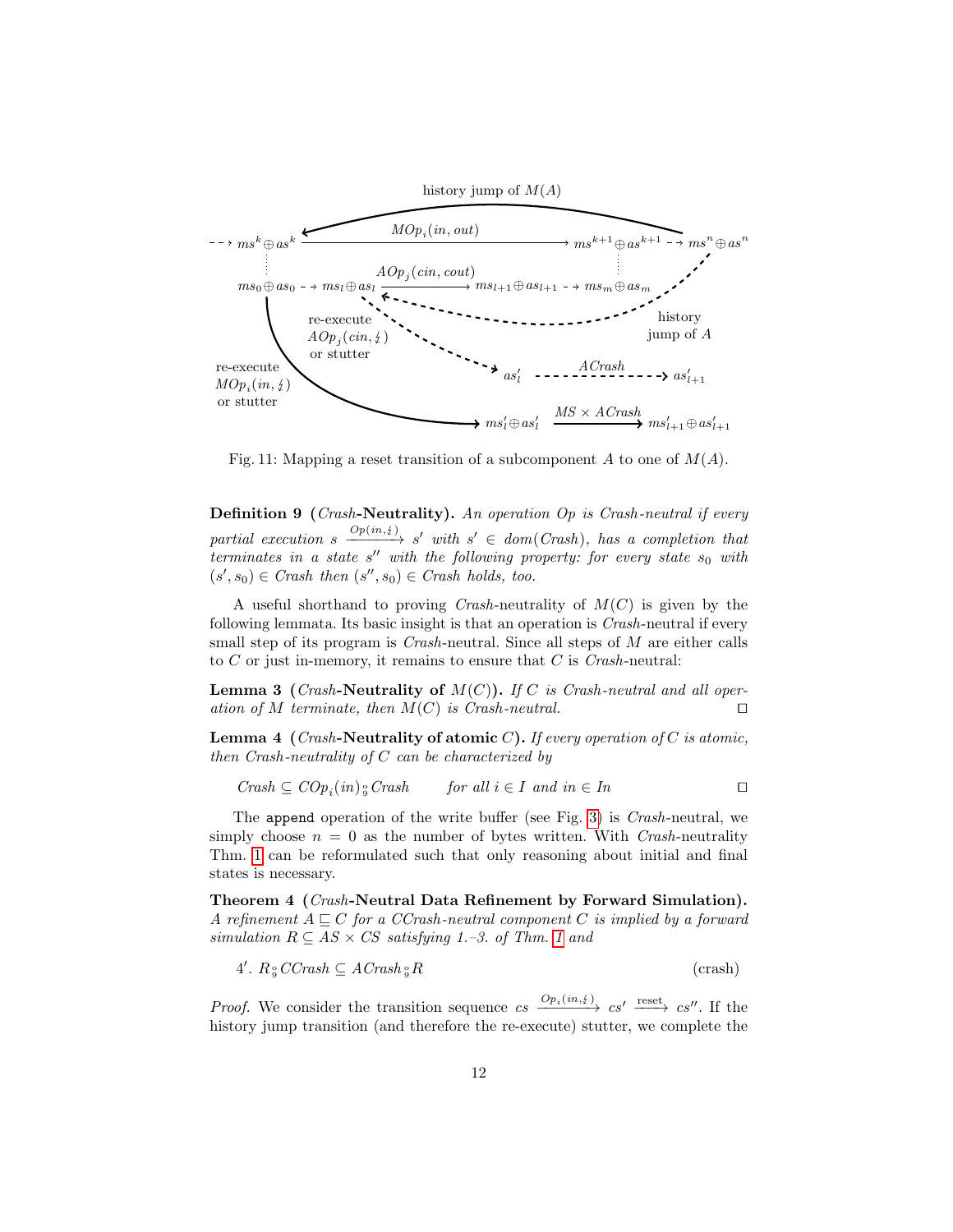operation  $Op_i(in, \xi)$  by *CCrash*-neutrality and are still able to crash to cs<sup>*n*</sup> af-<br>termede. If we have a history jump, we complete the re-execution transition by terwards. If we have a history jump, we complete the re-execution transition by  $CCrash$ -neutrality and are able to crash to  $cs''$  afterwards. All relevant transitions for a forward simulation are explained by complete executions and we can use proof obligation 2. of Thm. [1](#page-6-0) to find the matching abstract transition.  $\square$ 

## 7 Related Work

We focus on techniques for the verification of crash behavior, comparison of Flashix to related efforts can be found in [\[11,](#page-14-8)[18](#page-14-0)[,9\]](#page-14-4) and Lali's summary [\[14\]](#page-14-9).

Bornholt et al. [\[3\]](#page-13-1) define crash consistency models for file systems, based on operations that produce (potentially many) update events. A crash is then expressed by taking a prefix of the update events. The difference between their definition of sequential crash consistency [\[3,](#page-13-1) Def. 5] and quasi sequential crash consistency (Def. [4\)](#page-6-1) is that we allow a re-execution that might produce different events and not just (a reordering of) a prefix, and we allow an additional effect of the crash afterwards. Update events have the same drawback as the explicit specification provided in Sec. [2.](#page-1-0) Their notion of crash consistency also omits orphaned files. Follow-up work [\[19\]](#page-14-10) integrates crash-safety with simulation conditions similar to the ones we have given previously in [\[10\]](#page-14-5). This paper clarifies the adequacy of the simulation conditions wrt. a component semantics, which is not discussed in [\[19\]](#page-14-10). In particular, hierarchical composition of components has subtle effects of how exactly a crash and recovery must be organized that substitution is possible (Thm. [3\)](#page-9-1).

Write-back caches where a crash affects multiple operations is discussed in [\[2,](#page-13-2)[5](#page-14-11)[,19\]](#page-14-10), too. The abstract model of [\[2\]](#page-13-2) keeps an explicit history back to the most recent flush as a list of higher-order state transformers. It is proved that the implementation of sync correlates to reducing the history to produce a current state. Chen's thesis [\[5\]](#page-14-11) discusses a specification methodology of writeback caches that are not order-preserving. It is based on explicitly rewriting histories, although he lacks modular conditions as in Thm. [2.](#page-8-0)

In this paper as well as in [\[19\]](#page-14-10) the intermediate steps of operations are summarized at the semantic level (as  $Op(in, \xi)$  resp.  $f(s, x, sync = false)$ ). Ntzik et al. [\[16\]](#page-14-12) as well as Chen et al. [\[6,](#page-14-13)[4\]](#page-14-14) have developed Hoare-style proof rules that establish a user-provided invariant called "crash condition" over the intermediate states of a program that serves as the precondition of recovery. The latter work has produced the  $FSCQ$  file system that is verified with  $Coq$ . Mari $\acute{c}$ and Sprenger [\[15\]](#page-14-15) model crashes by exceptions that are triggered nondeterministically in the write operations of the hardware model to verify a redundant storage system. We have addressed this issue by a fine-grained semantics of programs in [\[10\]](#page-14-5) which computes the crash condition symbolically.

Re-execution of operations underlies the "recoverability" criterion of Koskinen and Yang [\[13\]](#page-14-16) at the level of entire programs. Their approach can be recast in our notation such that  $Op(in, \frac{1}{2})$  Crash establishes the precondition of the precorn program, which can then be re-run to recover the intermediate state without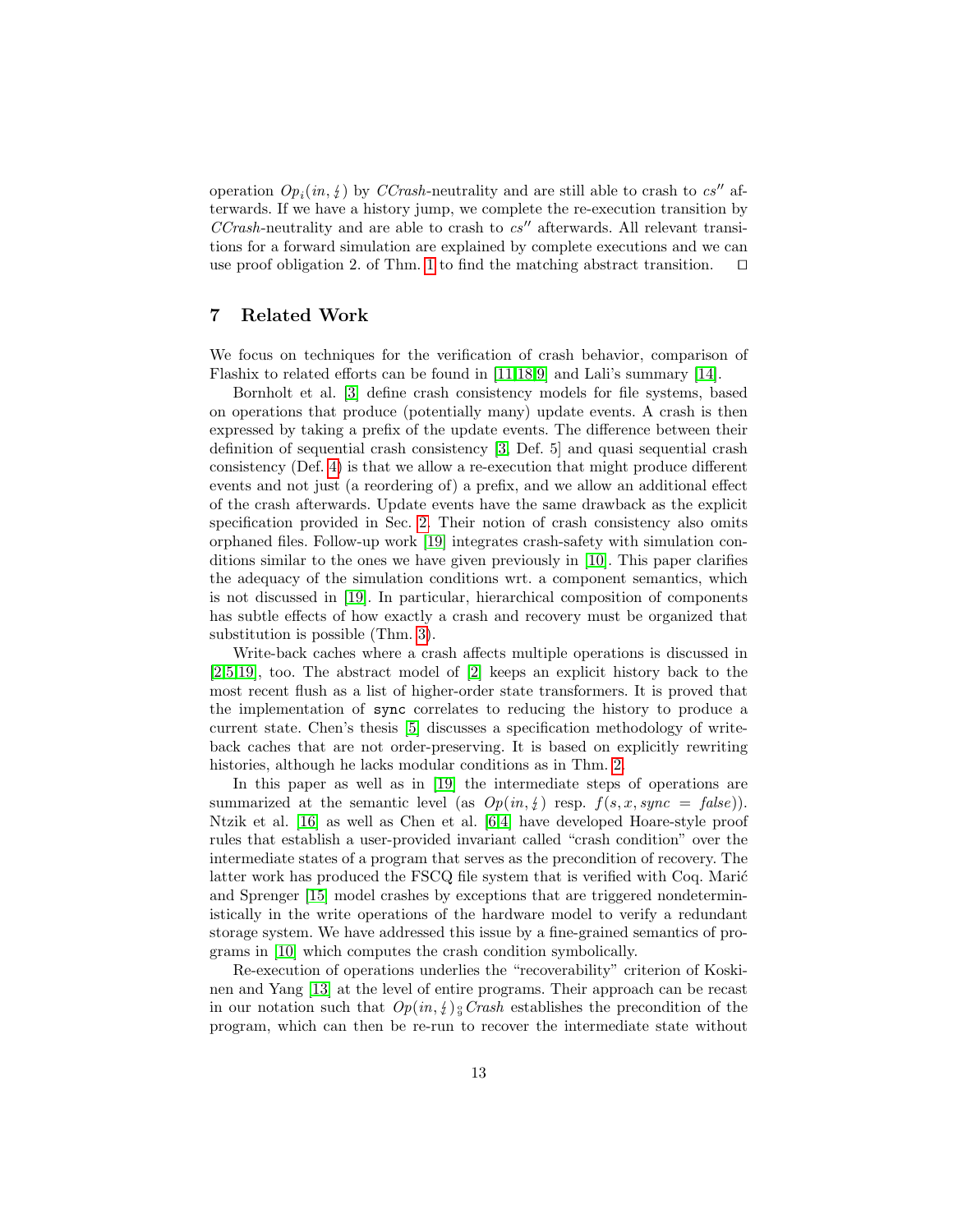runtime errors. Here, the purpose of re-execution is different: We use it as a specification mechanism to reach certain intermediate states.

# 8 Conclusion

In this paper we have defined an approach that facilitates the integration of order-preserving write-back caches into the hierarchical development of file systems. It is possible to verify functional correctness and quasi sequential crash consistency modularly. This enables modular, large-scale verification, which would otherwise be unrealistic to perform and hard to maintain.

We have reinterpreted the behavior of a crash in terms of the system's operations, so that at each level of abstraction a backward jump (induced by a crash) does not need to be expressed as part of the state. This allowed us to propagate the reset specification implicitly upwards through a refinement hierarchy. Obviously, it is necessary to capture the effect semantically to do this.

We implemented support for component specifications of Def. [1](#page-4-3) and generate the proof obligations in our interactive theorem prover KIV [\[8\]](#page-14-1). We mechanized the verification of the Flashix file system, which provides quasi sequential crash consistency. Previously, we performed a verification of write-back caching for the two components above the write buffer, where the sequence of operations is mostly part of the state. The second component then flushed the write-back cache at the end of its operations, which we can avoid now. With the theory of this paper, the verification of the write buffer itself requires just little extra effort, due to the switch from the implicit to the explicit reset specification. However, the specifications (not the implementations) of all components above the write buffer greatly benefited in terms of verification effort. For the two abstractions directly above the write buffer we report a decrease of 40% resp. 17% of user interactions in the proofs (from 500 to 300 and from 1270 to 1050). Flashix is now significantly faster and more space efficient, due to fewer flushes.

The theory in this paper should be applicable to other file systems and achieve similar results, since all journaling and log-structured file systems [\[17,](#page-14-17)[21\]](#page-14-18) feature comparable write-back caches.

In future work, we plan to extend the theory to non-order-preserving caches by allowing commutations of operations.

# References

- <span id="page-13-0"></span>1. The Open Group Base Specifications Issue 7, IEEE Std 1003.1, 2013 Edition. The IEEE and The Open Group, 2013.
- <span id="page-13-2"></span>2. S. Amani and T. Murray. Specifying a Realistic File System. In Proc. Workshop on Models for Formal Analysis of Real Systems, volume 196 of Electronic Proc. in Theoretical Computer Science, pages 1–9. Open Publishing Association, 2015.
- <span id="page-13-1"></span>3. J. Bornholt, A. Kaufmann, J. Li, A. Krishnamurthy, E. Torlak, and X. Wang. Specifying and checking file system crash-consistency models. In Proc. of ASPLOS, pages 83–98. ACM, 2016.